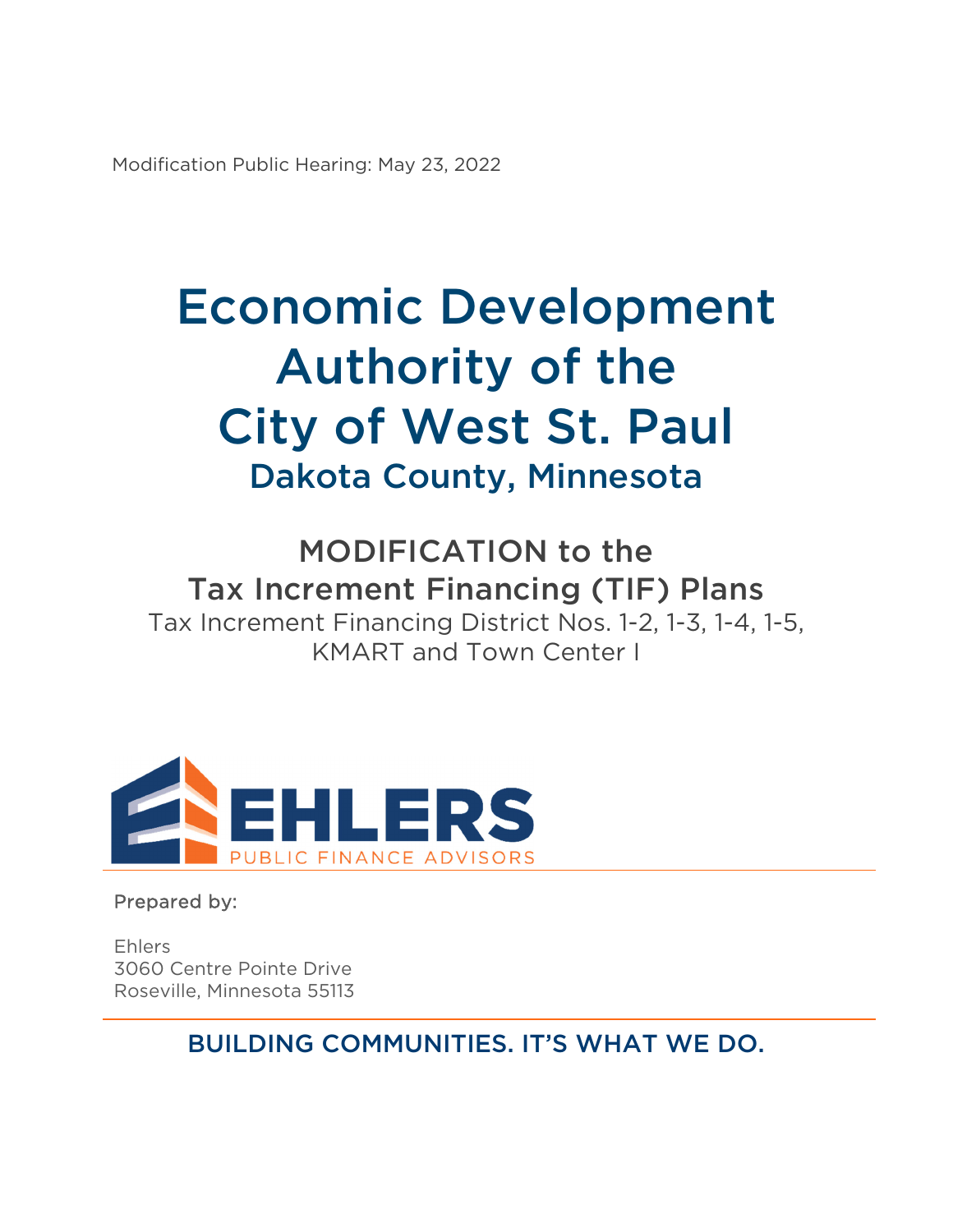## TABLE OF CONTENTS

| Modification to the Tax Increment Financing Plans for Tax Increment<br>Financing District Nos. 1-2, 1-3, 1-4, 1-5, KMART and Town Center I |  |
|--------------------------------------------------------------------------------------------------------------------------------------------|--|
| <b>INTRODUCTION</b>                                                                                                                        |  |
| <b>MODIFICATION</b>                                                                                                                        |  |
| Appendix A: Map of Redevelopmnet Project No. 1 and the TIF Districts                                                                       |  |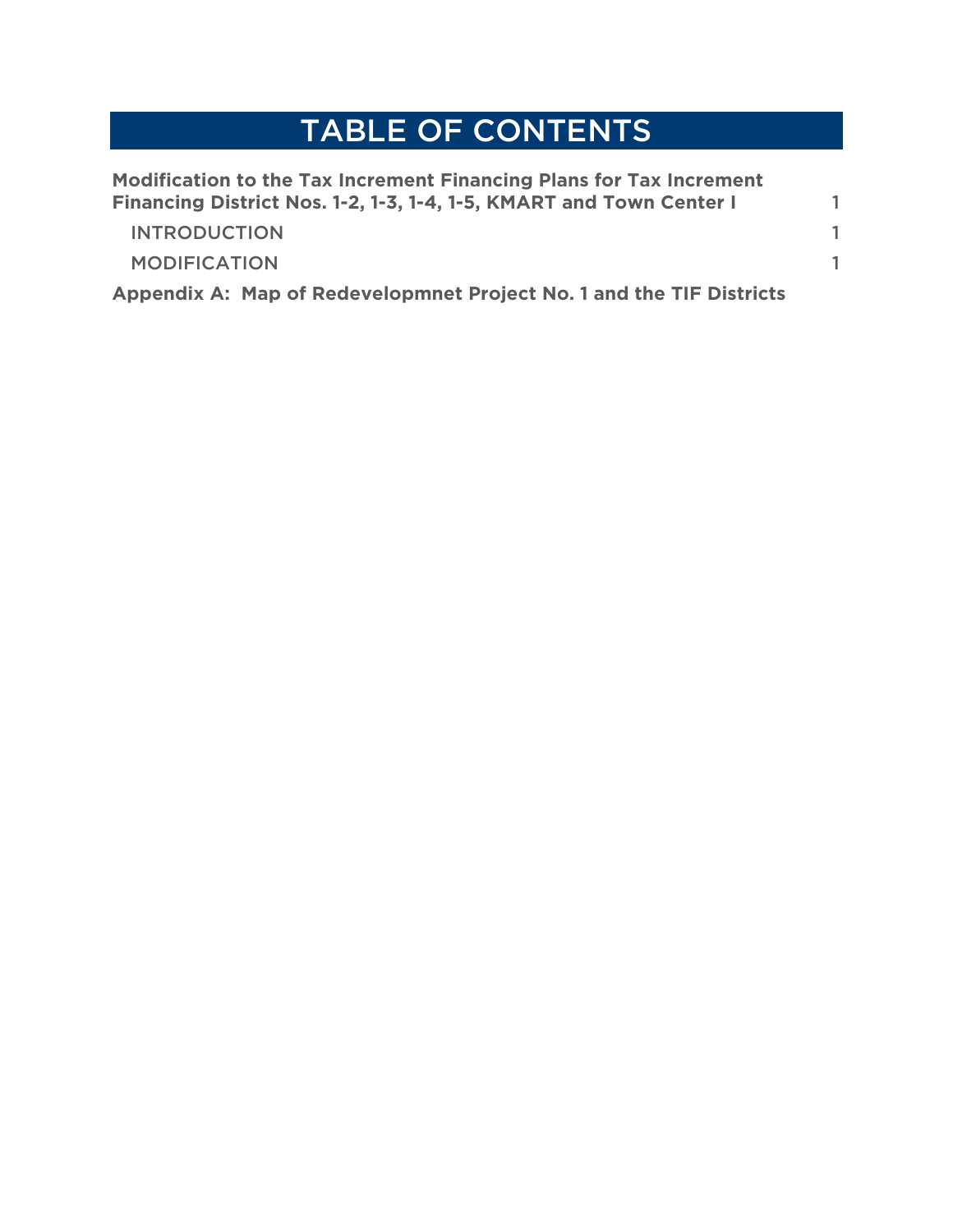### **Modification to the Tax Increment Financing Plans for Tax Increment Financing District Nos. 1-2, 1-3, 1-4, 1-5, KMART and Town Center I**

#### INTRODUCTION

The West St. Paul Economic Development Authority (the "EDA") and the City of West St. Paul (the "City") are modifying the Redevelopment Plan for South Robert Street Redevelopment Project Area (the "Project Area") and modifying Tax Increment Financing District Nos. 1-2, 1-3, 1-4, 1-5, Town Center I and Kmart (the "Modifications").

The purpose of the Modifications is to incorporate the revised Project Area name and boundaries into the TIF Plans of the TIF Districts.

#### MODIFICATION

The EDA and the City are modifying the following Tax Increment Financing Plans to reflect the name change of the Project Area to Redevelopment Project No. 1, to reflect the inclusion of the TIF Districts in the modified Project Area and facilitate EDA and City programs as well as to facilitate pooling within Redevelopment Project No. 1. The proposed Modifications will not increase the budget or extend the duration of any tax increment financing districts:

- Tax Increment District No. 1-2
- Tax Increment District No. 1-3
- Tax Increment District No. 1-4
- Tax Increment District No. 1-5
- KMART Tax Increment Financing District
- Town Center I Tax Increment District